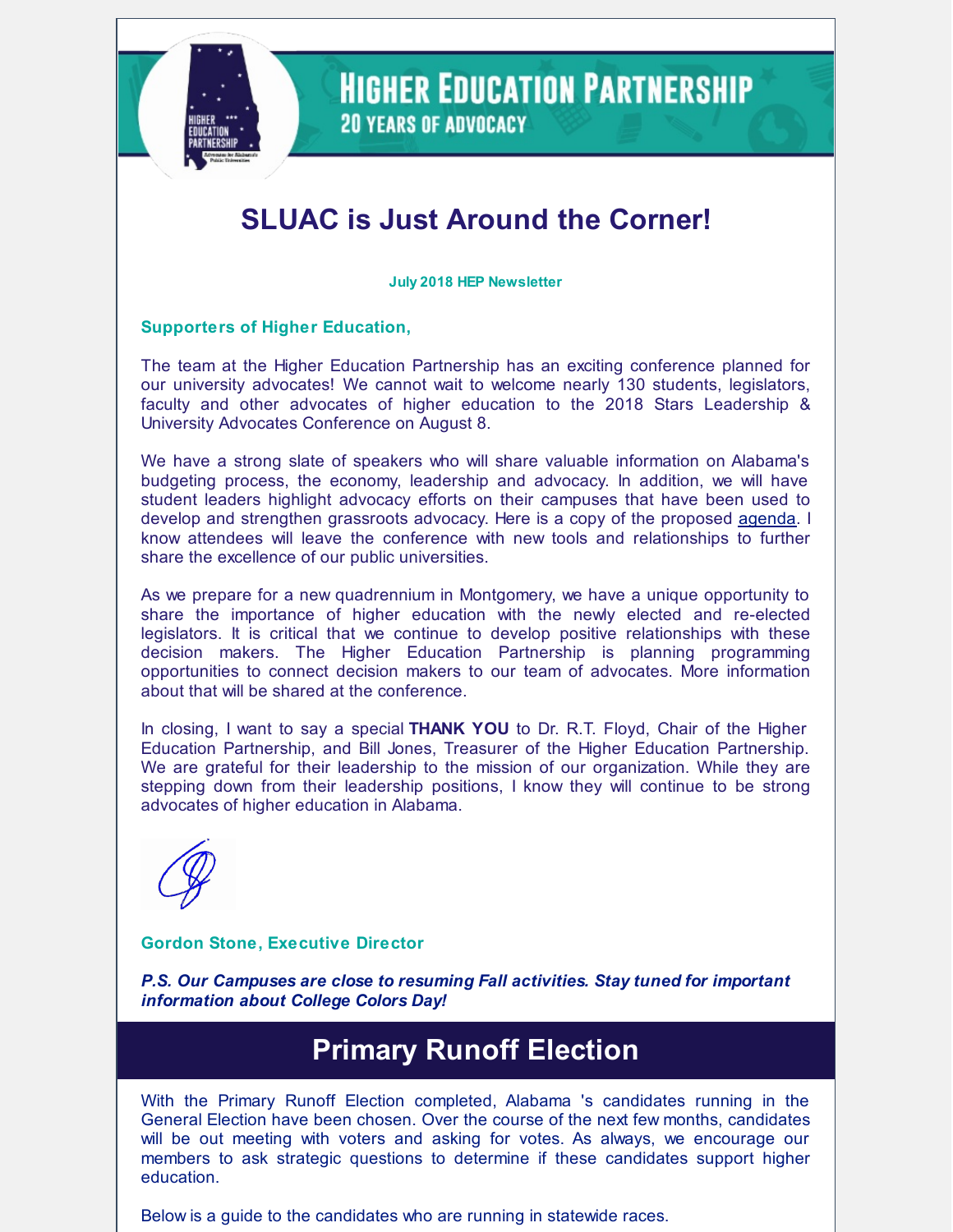**Governor** Kay Ivey (R) Walt Maddox (D)

**Lt. Governor** Will Ainsworth (R) Will Boyd (D)

**Attorney General** Steve Marshall (R)

Joseph Siegleman (D)

**Secretary of State** John Merrill (R)

Heather Milam (D)

**State Auditor**

Jim Ziegler (R) Miranda Joseph (D)

**Public Service Commission--Place 1**

Jeremy Oden (R) Cara McClure (D)

**Public Service Commission--Place 2** Chris "Chip" Beeker (R) Karl Powell (D)

### **College Completion: A State's Goal**

#### **By: Gordon Stone**

The Southern Regional Education Board (SREB) authors multiple reports analyzing higher education and the percentage of people who have completed college degrees. Recently, SREB identified that there are many areas across the Unites States without a competitive balance of degree and non-degree holders. Specifically, when they look at Alabama, they recognize that only 37.9 percent of the working population have degrees from a post-secondary institution or a four-year university. One of the stated goals of the report is to increase to percentage of state residents who hold college degrees or certificates.

SREB illustrates that only 24 percent of working Alabamians are holders of four-year degrees. Compare this to the national average which shows 30 percent of working adults holding a four-year degree. Particularly important is the growing appreciation, that since the year 2000, a college degree is becoming increasingly important to success.

SREB reports that the majority of states now recognize the need for a larger percentage of young adults to complete a degree. Reasons for this realization center around the importance of a degree to economic development. Also, achieving the college degree has been shown to be a contributing factor for individuals seeking to enter the middle class.

Many states have attempted to address this issue by promoting college readiness as an academic goal for secondary schools. States are working to create a consistent awareness among instructors of the critical areas of learning necessary for success at the next level of education.

Beyond academic preparation, there is also a growing awareness that other factors contribute to the successful completion of a college program: motivation, affordability, knowledge of how to apply, and having options.

What can be done to improve the motivation level of the students? Some will argue that motivation is a result of the work that occurs at home. Others say that motivational seeds are planted by teachers and counselors. However, the digital age has created another means for motivating young people to purse higher education. Through the power of the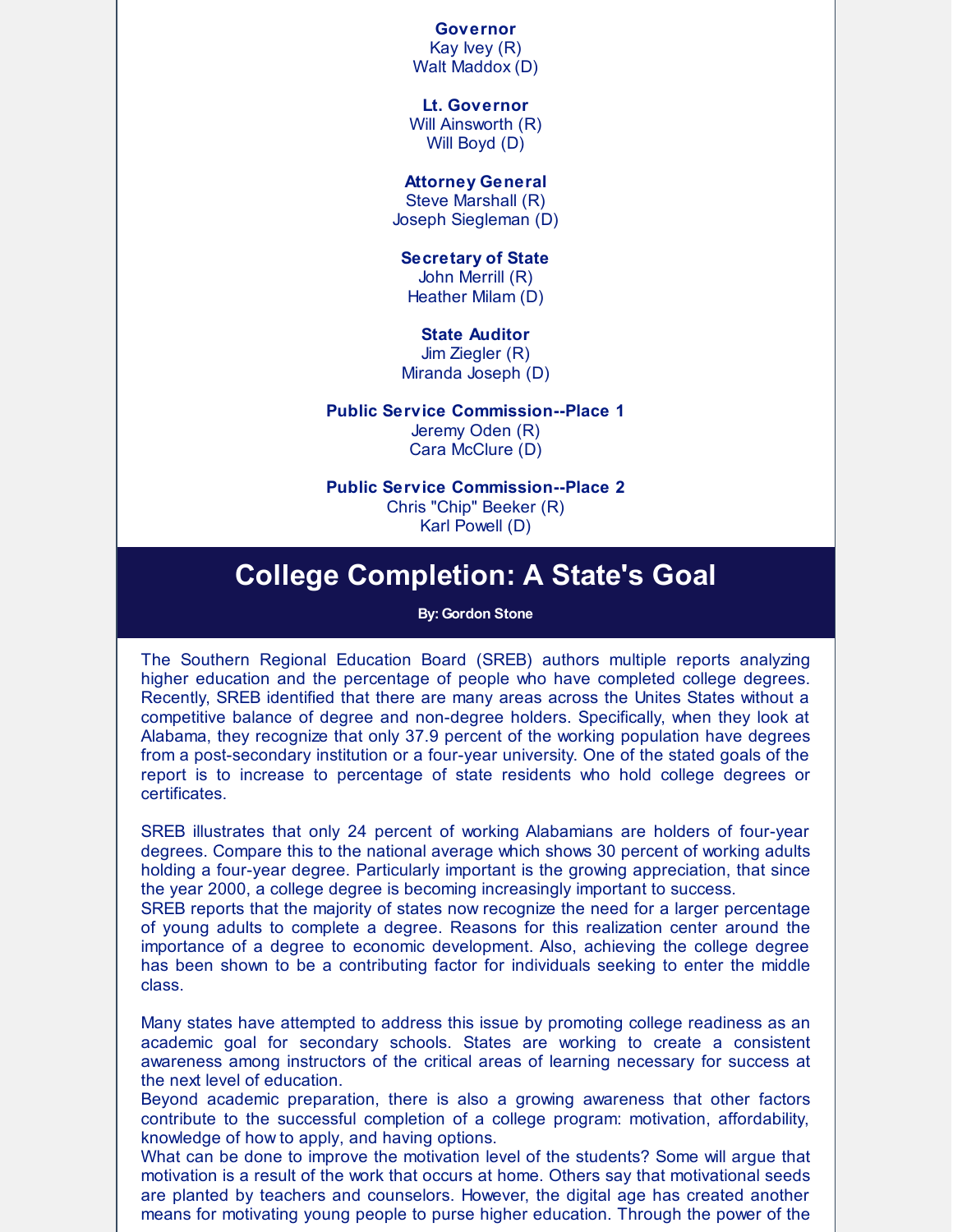internet, potential students are reachable on a frequent basis.

It is important to share the economic and quality of life values of having additional degree holders. When high school students hear that a person with a four-year degree can earn as much as 1.5 million dollars more during their lifetime than a person who does not have a degree, this is valuable lesson in support of higher education.

Having the financial capacity to afford to attend college is a blessing. Clearly, there is a direct relationship between state appropriations and the cost of a degree. If the state fails to adjust upward the university appropriations, then the institutions traditionally will have no choice but to raise tuition and fees. The greater the cost, the less likely the average person can attend. The answer to affordability is for the states to provide universities with their fair share of the annual appropriations.

Universities and other post-secondary institutions are making the application process easier by the day. Technology makes applying available on an as-needed basis. Institutions eliminate barriers to participation by placing information on the internet and making it easy to register.

Not every higher education institution is the right choice for every applicant, so young people should be willing to explore the spectrum of options. A person should be tenacious and apply to multiple institutions to discover what they have to offer. Applicants no longer have to "put all their eggs in one basket." Knowing that there are many public university options available is a great way to engage more young people.

A state can increase the likelihood that a high school student is moving to the next level of education by fostering policy that encourages higher education. Creating programs that promote the value of a four-year degree and build the confidence of the young people is a win - win scenario.

### **Anniston Kiwanis Club**

The Higher Education Partnership was recently invited to share our mission and discuss the economic impact universities have to the state's economy with members of the Anniston Kiwanis Club.

We value the opportunity to speak to civic groups about what the Higher Education Partnership does on behalf of our public universities. If you need a speaker at an upcoming civic lunch or dinner meeting, give us a call!



*PHOTO: Higher Education Partnership Executive Director Gordon Stone visits with Tim Wilson, President of the Anniston Kiwanis Club after the club's meeting on Thursday, July 19.*

### **News From Around University Campuses**

*[Business](http://www.businessalabama.com/Business-Alabama/June-2018/Transformative-Ideas-and-Innovations-Are-Key-to-Moving-the-Economy/?auhpftr) Alabama:* **Transformative Ideas and Innovations Are Key to Moving the Economy-Blog by Auburn President Steven Leath**

*Shelby County [Reporter:](https://www.shelbycountyreporter.com/2018/06/22/um-named-among-national-colleges-of-distinction/)* **UM named among national colleges of distinction**

*The [Brunswick](https://thebrunswicknews.com/news/local_news/troy-professor-lends-a-hand-to-puerto-rico-recovery-effort/article_27b1e5e4-c322-515e-82c1-0b2de3945bbb.html) News:* **Troy professor lends a hand to Puerto Rico recovery effort**